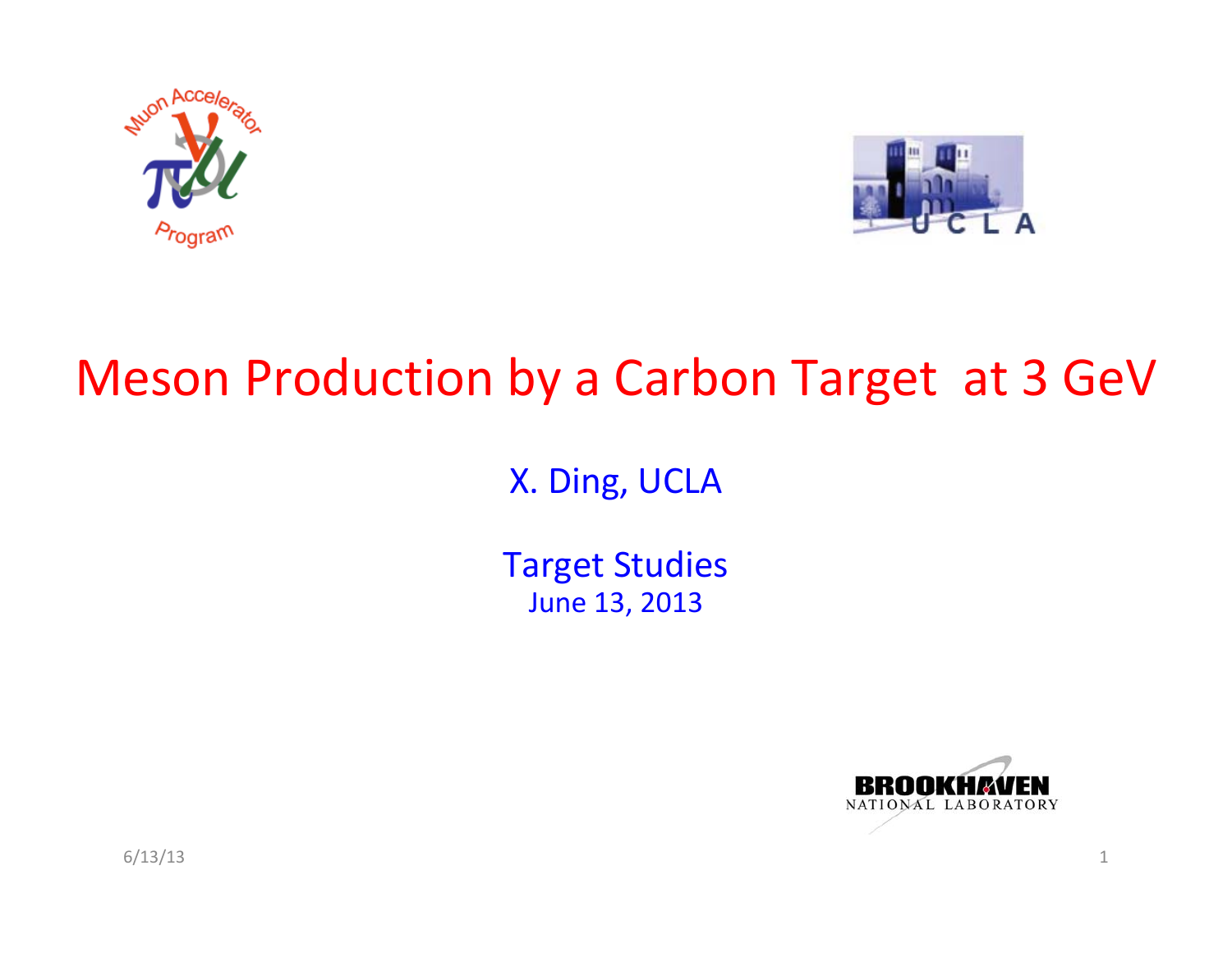# Carbon target with <sup>a</sup> tilt angle to SC solenoid axis

- Fieldmap: (IDS120h, 13.2m, 20T $-$ 1.5T)
- Carbon target with <sup>a</sup> cylindrical shape (or rod). Nuclear Interaction Length (42.9 cm).
- Rod with <sup>a</sup> small tilt angle to SC Solenoid axis. *Initial setting of target radius at 0.75 cm. Initial setting of tilt angle at 50 mrad.*
- Collection: (50m downstream, 40MeV<KE<180MeV)
- Proton Beam: KE at 3 GeV and launched at z=‐100 cm. Beam/target intersection point at z=‐37.5 cm.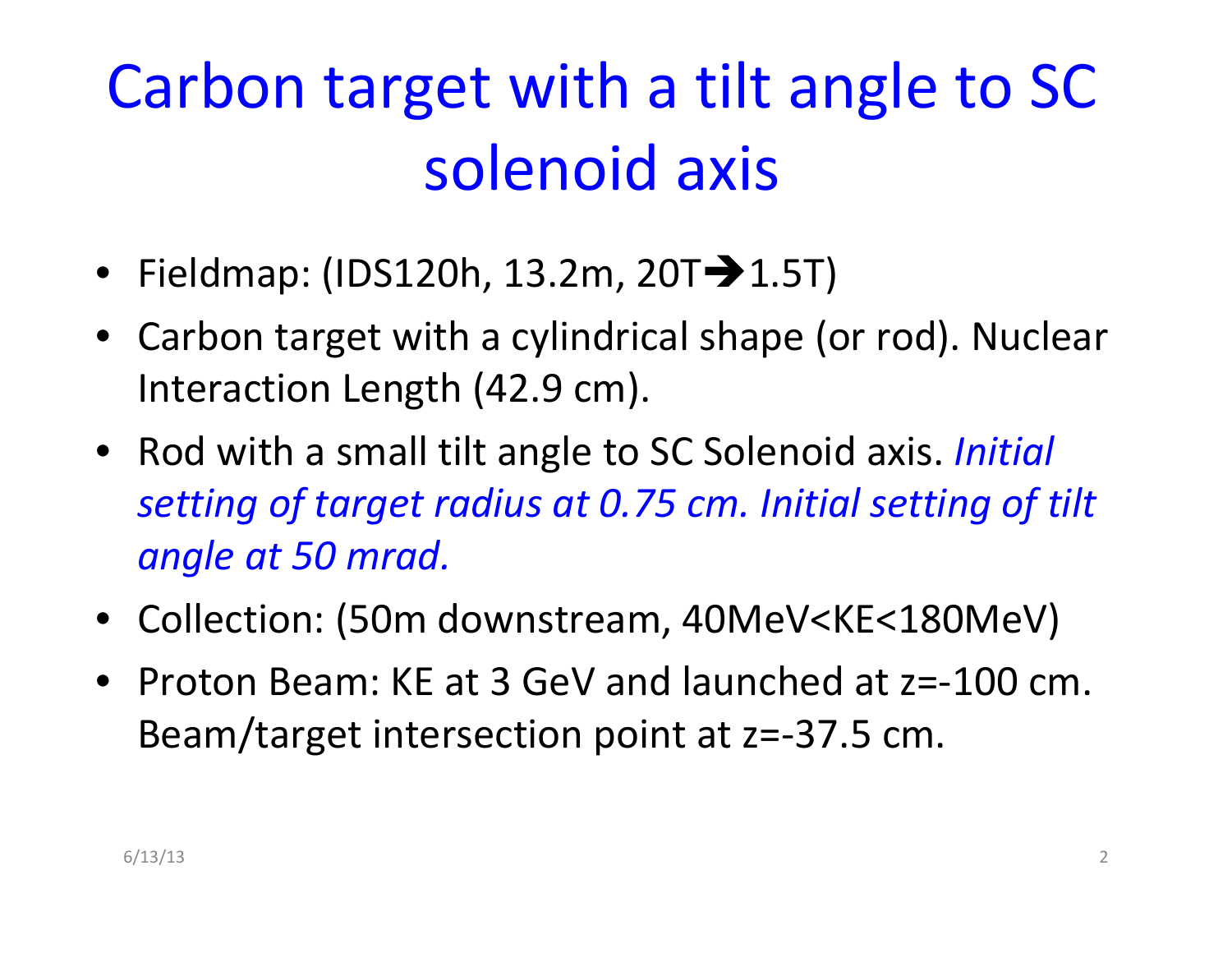# Meson Production vs Target Length on Solenoid axis



Target radius: 0.75 cm Beam radius: 0.1875 cmBeam angle: 50mrad Crossing angle: 0 mrad

*Peak value of fit: 72 cm*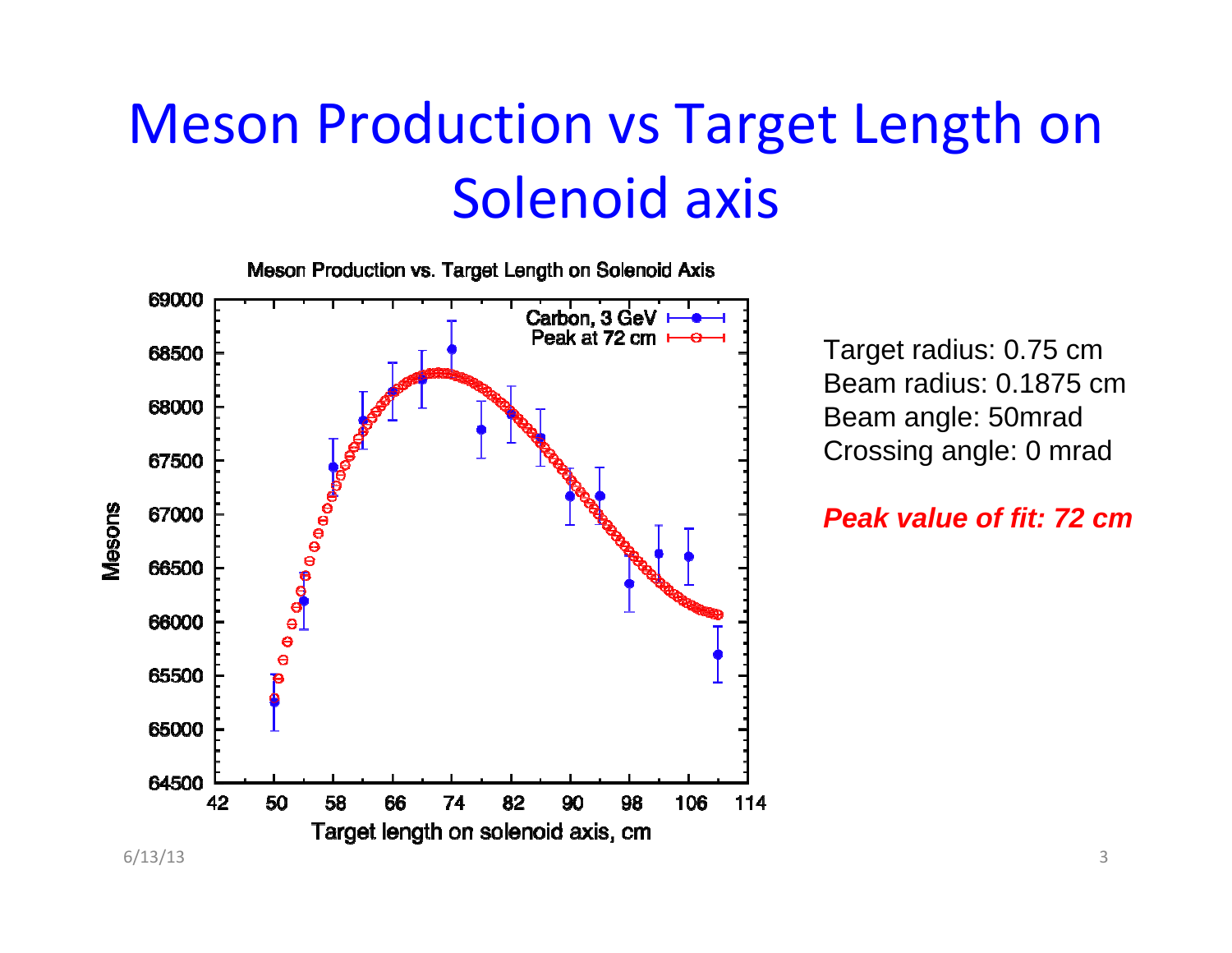#### Meson Production vs Target Radius



Rod length on SC axis: 72 cmCrossing angle: 0 mrad

Beam angle: 42mrad Target radius=4\*beam radius (TR/BR=4.0)

Beam angle: 42mrad Target radius=3.5\*beam radius (TR/BR=3.5)

Beam angle: 44mrad Target radius=2.5\*beam radius (TR/BR=2.5)

6/13/13 4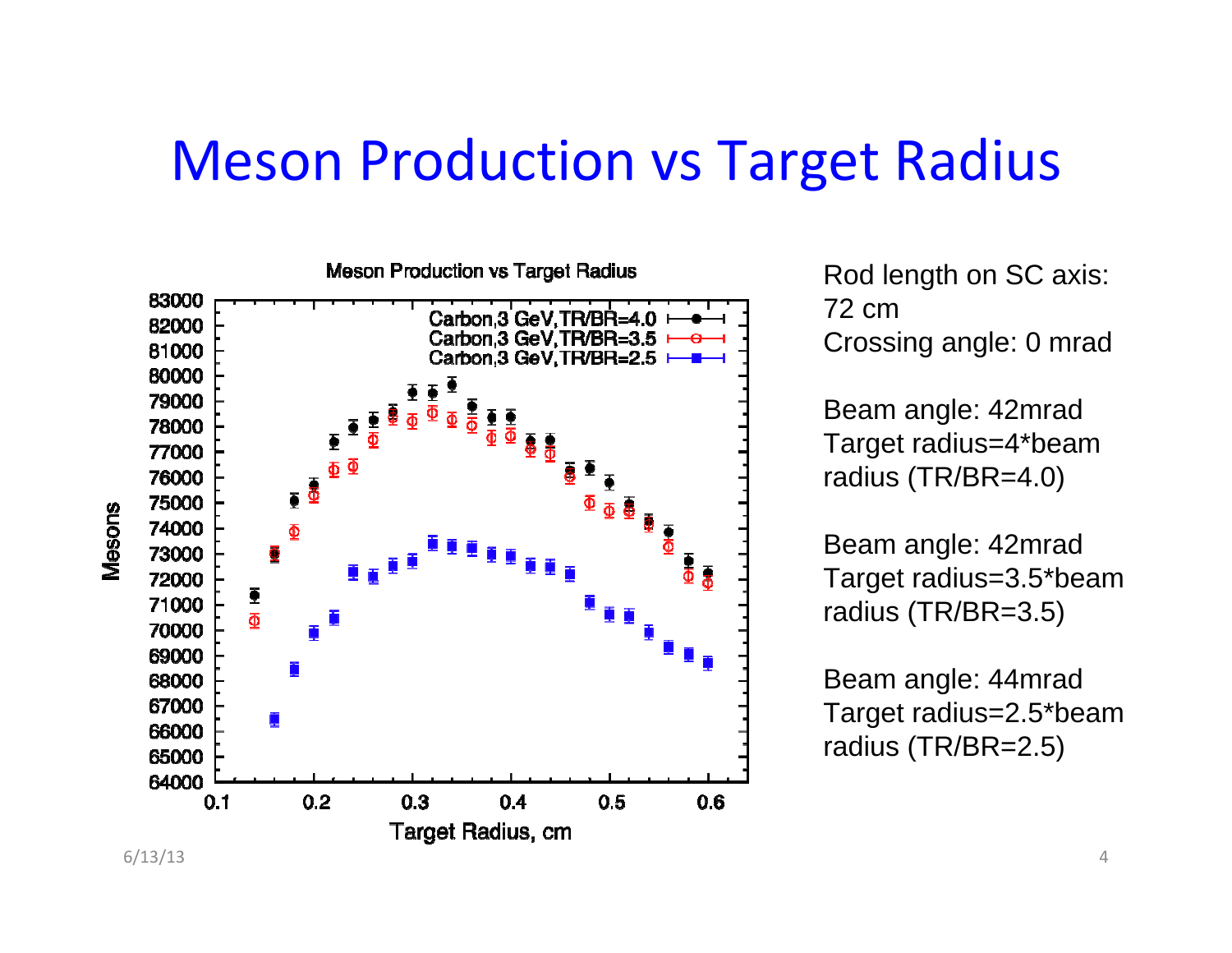### Meson Production vs Target Radius

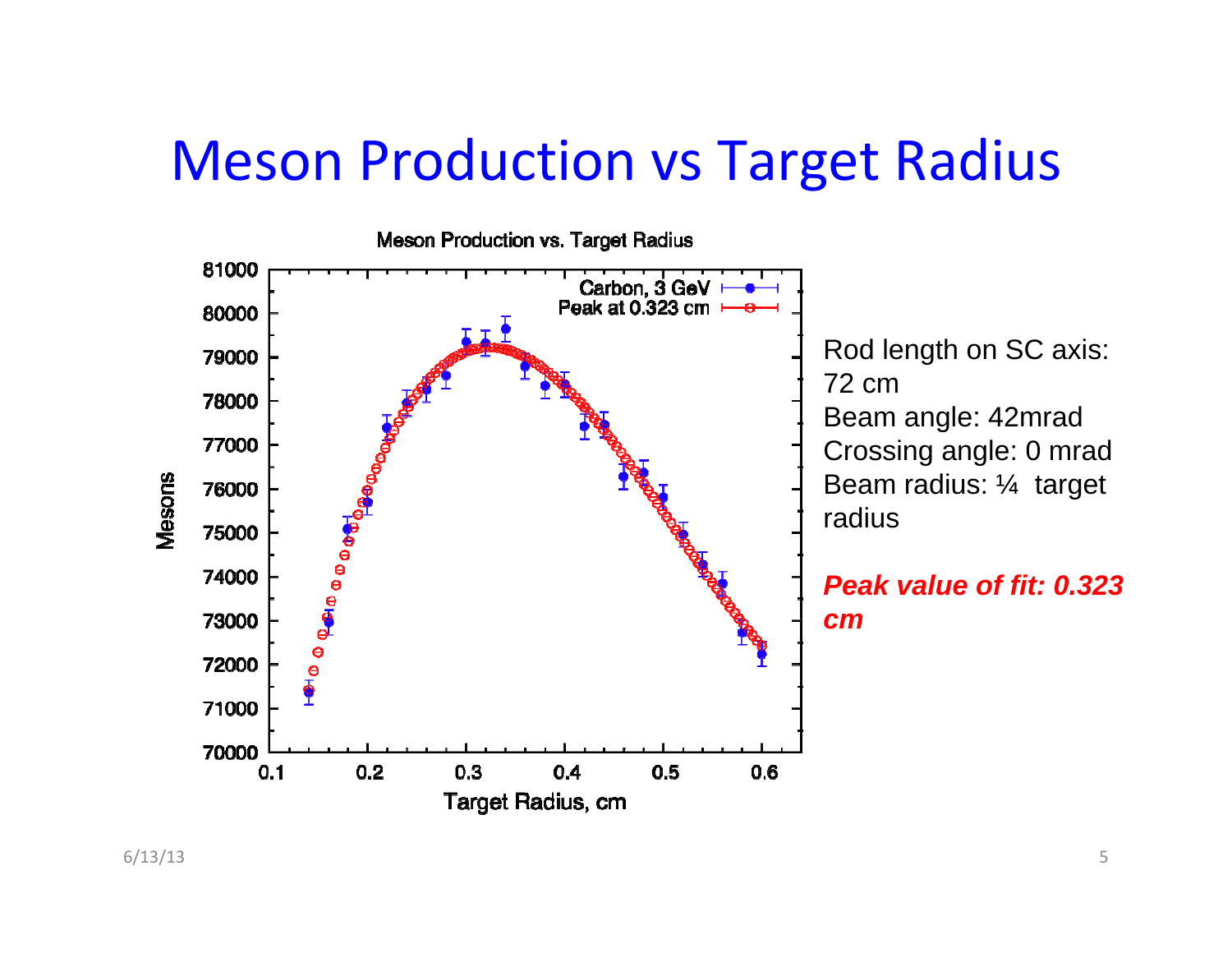#### Meson Production vs Beam Angle

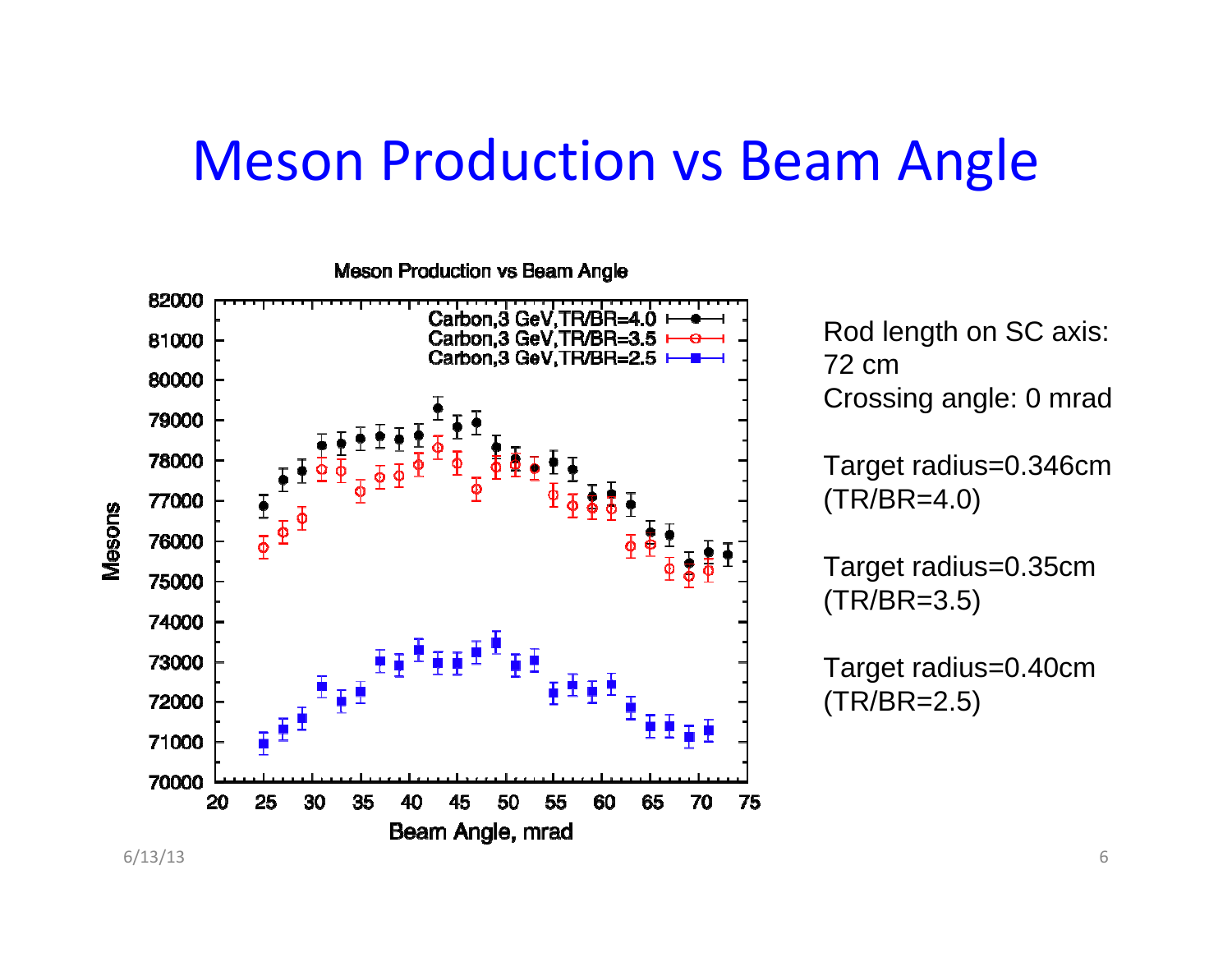## Meson Production vs Beam Angle



Target radius: 0.346 cm Target length: 72 cm Beam radius: 0.0865 cm(¼ target radius) Crossing angle: 0 mrad

*Peak value of fit: 41 mrad*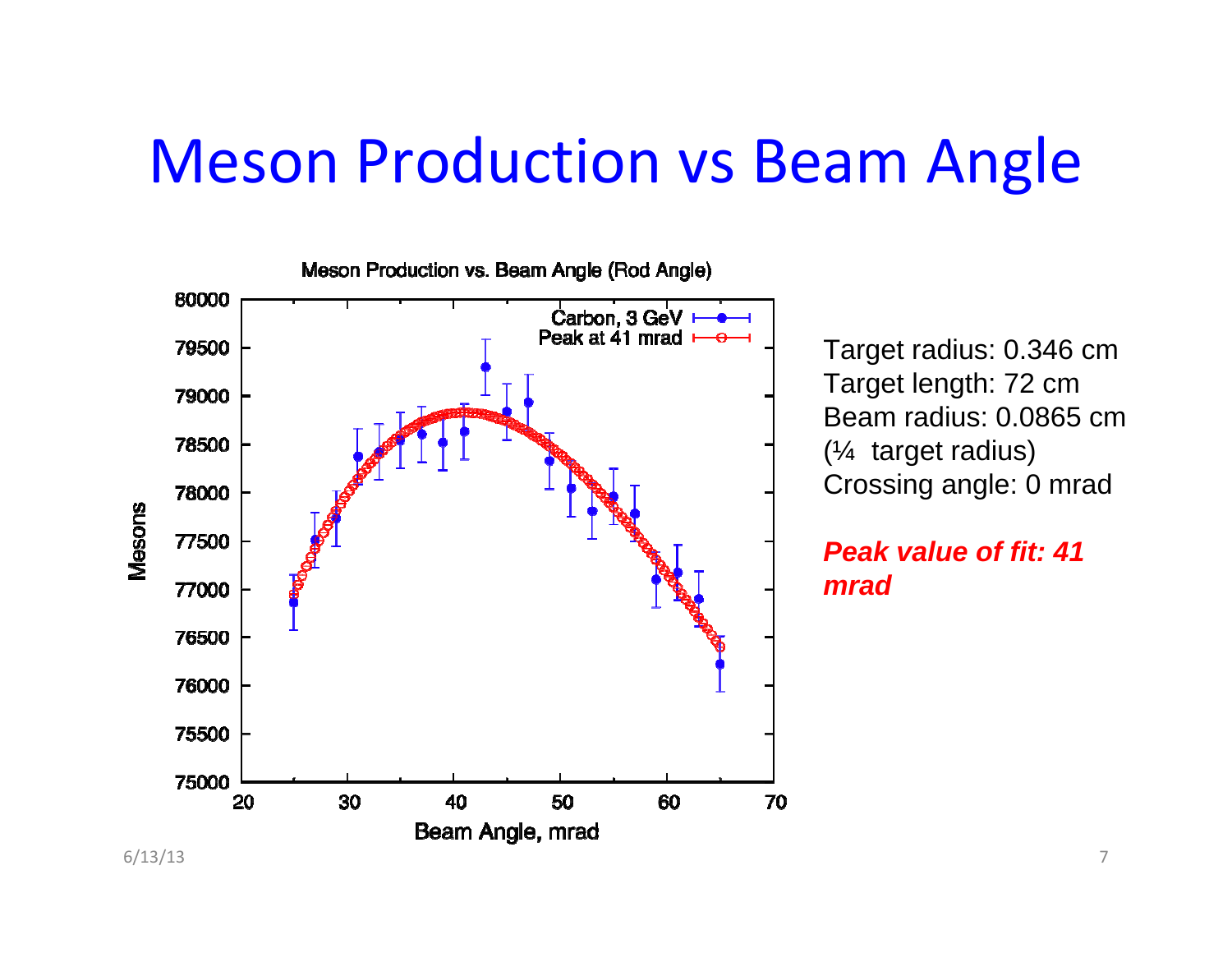## Energy Spectrum

Normalized Mesons(Positives+Negatives) at 0m and 50m 1500 Carbon, 3 GeV, z=0m Carbon.3 GeV.z=50m  $HG.8 GeV.z = 0m$  $HG.8$  GeV. $z = 50$ m 1000 Mesons/10MeV/GeV 500 O. <u>adanana kanandono</u>n  $0.2$  $0.3$  $0.7$  $0.8$  $0.9$ 0.1 0.6 1 0.4 0.5 Kinetic Energy, GeV

Carbon Target at 3GeV: Target length: 72 cm Target radius: 0.365 cm Beam radius: 0.09125 cm Beam angle: 50mrad Beam/target crossing angle: 0 mrad

Mercury Target at 8GeV: Target radius: 0.404 cm Beam radius: 0.1212 cmBeam angle: 117mrad Jet angle: 137.6 mrad Beam/Jet crossing angle: 20.6 mrad

6/13/13 8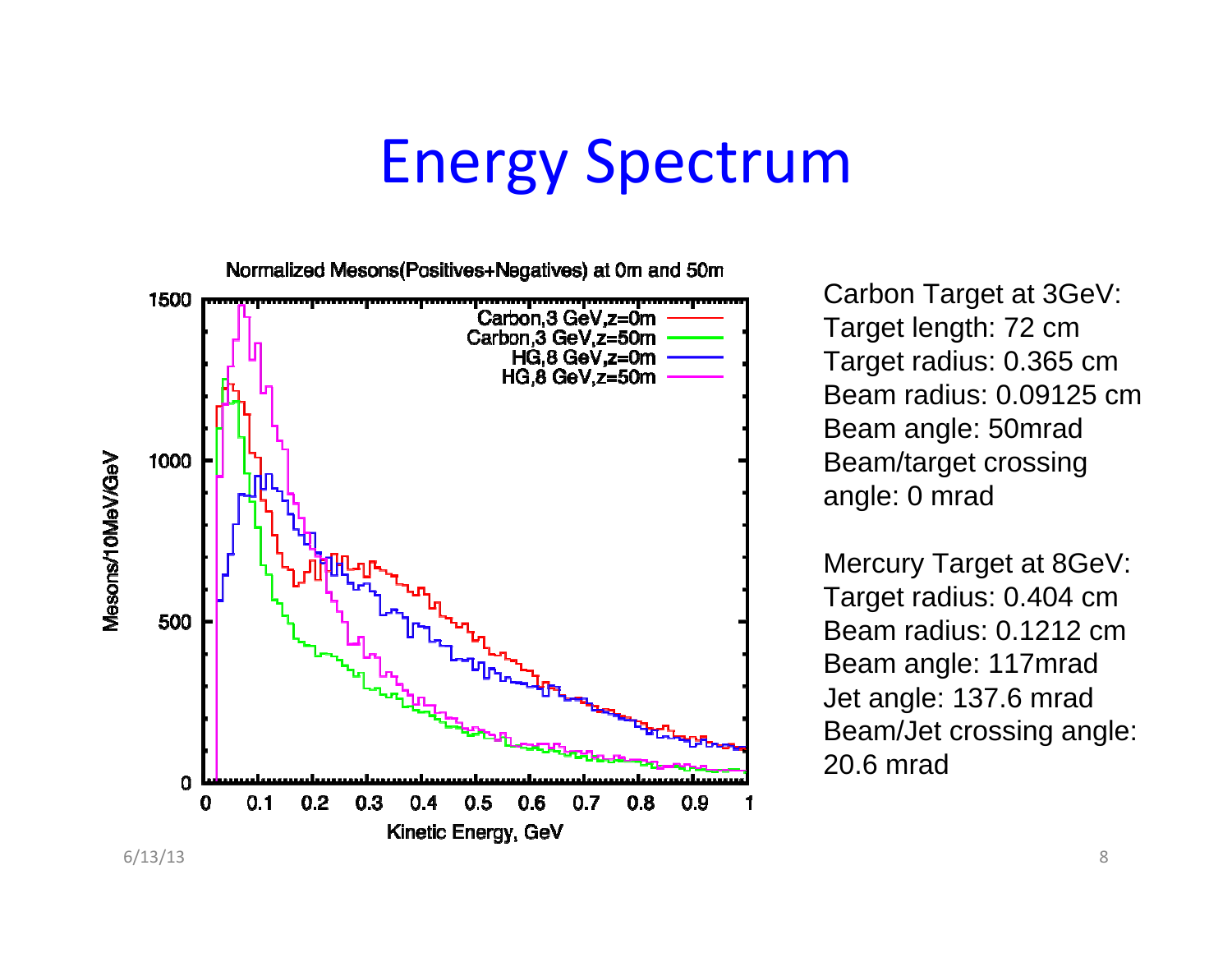### Comparison of Production



At 3 GeV, Carbon gives more production than Ga or Hg.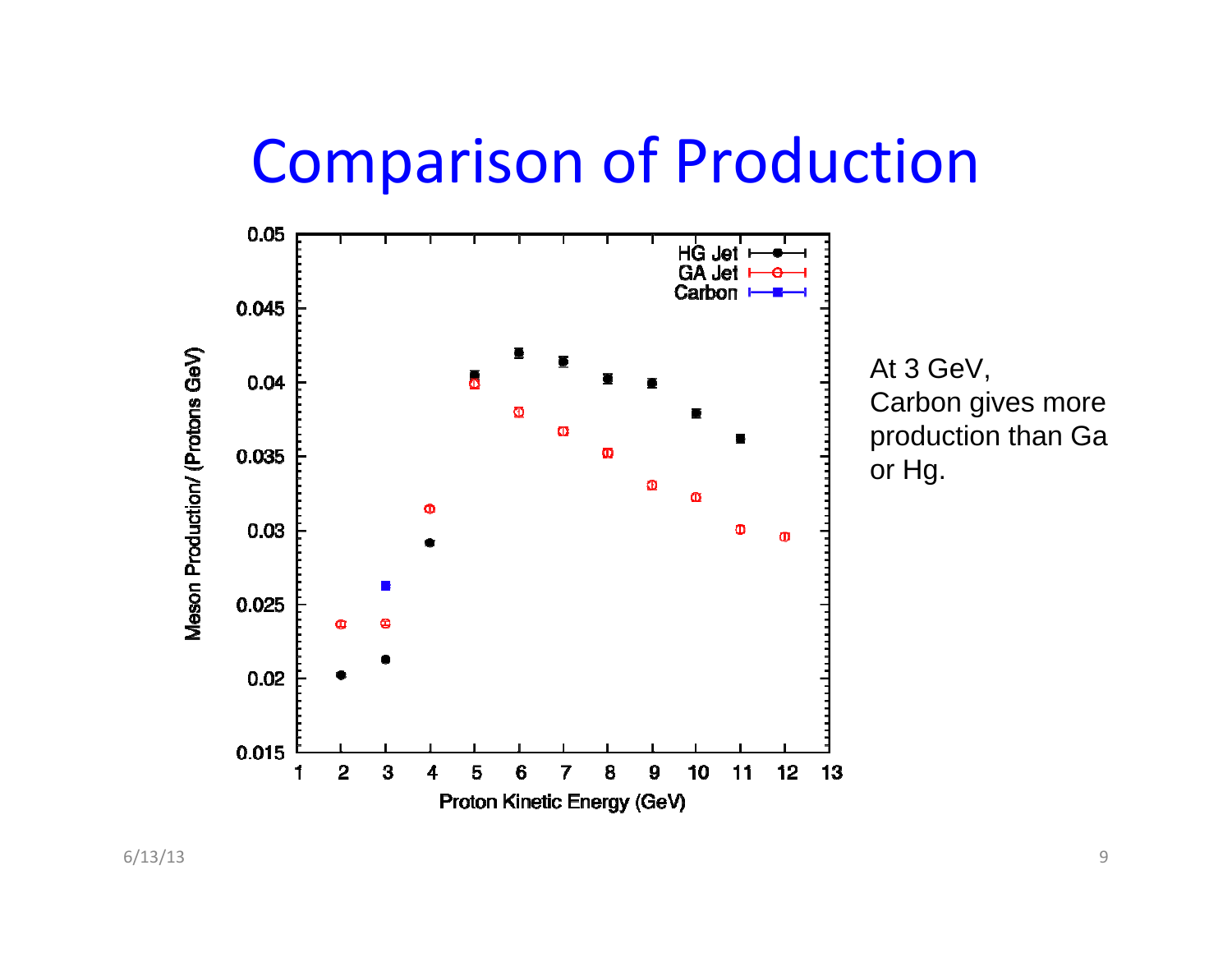# Summary

- Optimized target parameters for carbon target at 3 GeV: Target length on SC axis/72 cm, target radius/0.346cm, beam radius/0.0865cm, Beam angle/42 mrad, Crossing angle/0 mrad.
- At 3 GeV, Carbon target can gives more meson production than Ga or Hg.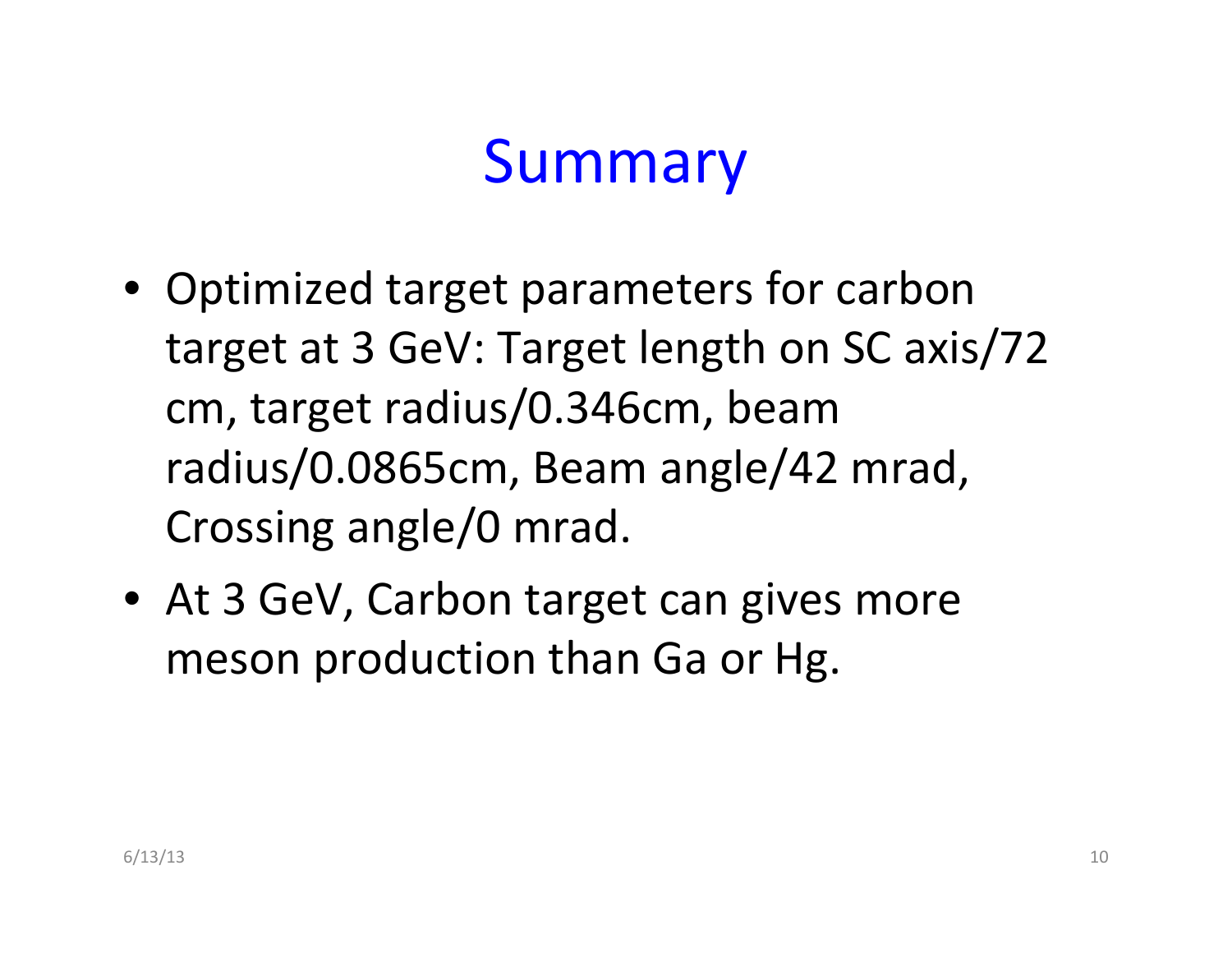# BACKUP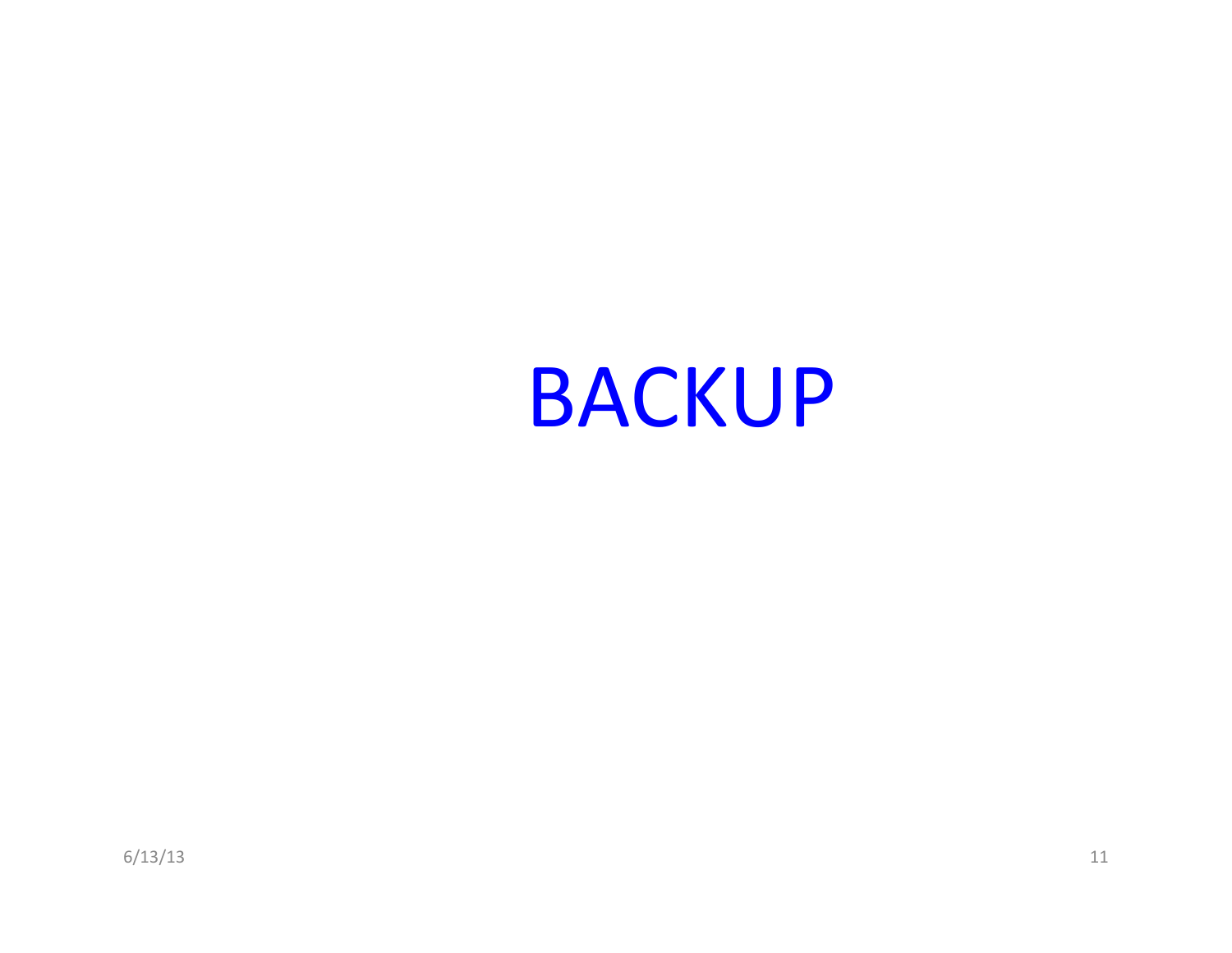### Meson Production vs Crossing Angle



Target length: 72 cm Target radius: 0.346 cm Beam radius: 0.0865 cm(¼ target radius) Beam angle: 42 mrad

*Peak value: ~ 0 mrad*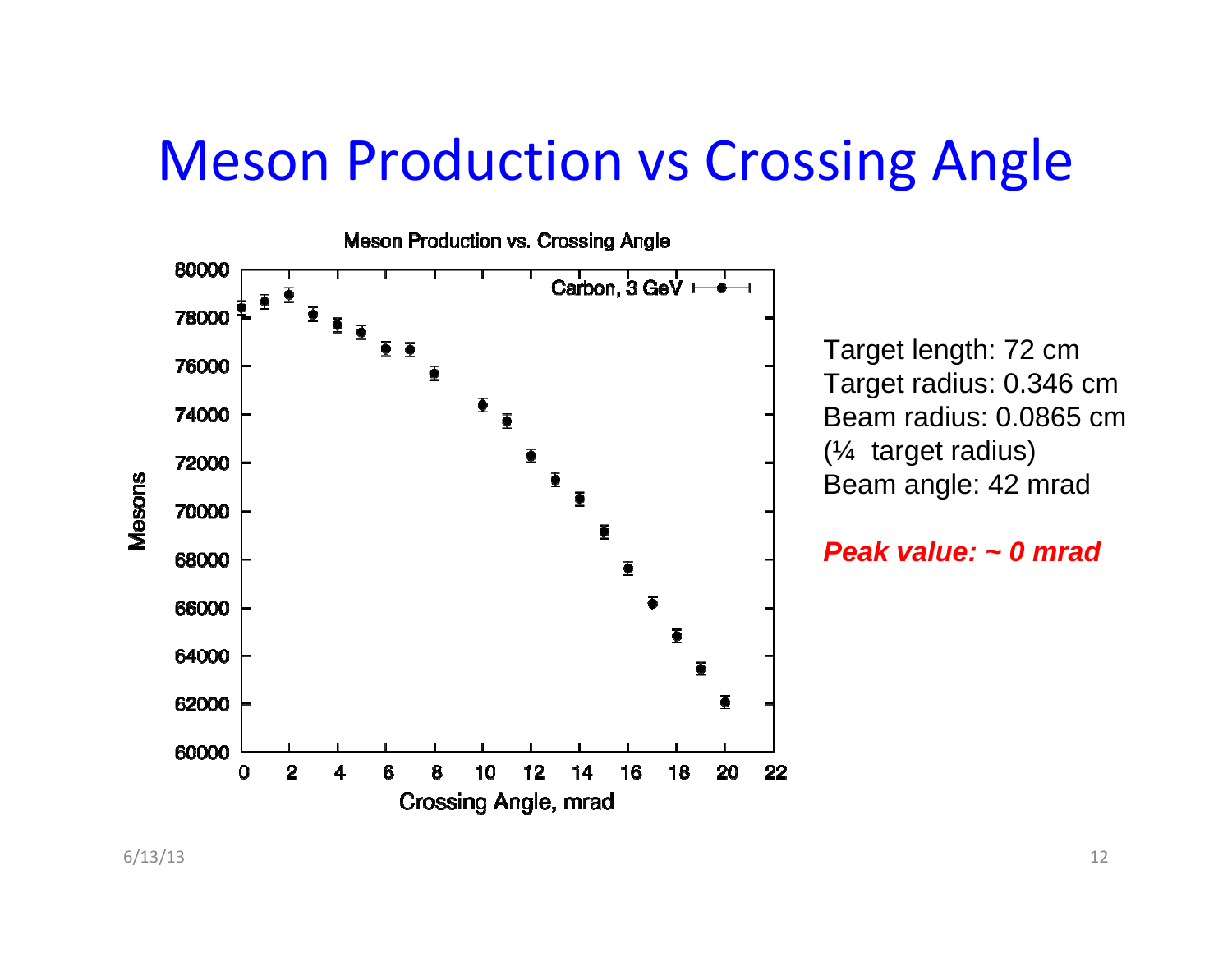### Meson Production vs. Beam Radius



Target length: 70cm Target radius: 0.62 cm Beam angle: 50 mrad Crossing angle: 0 mrad

Peak value: Beam radius smaller than a factor of 0.32 of target radius  $\left(<=0.20$  cm $\right)$  is favored.